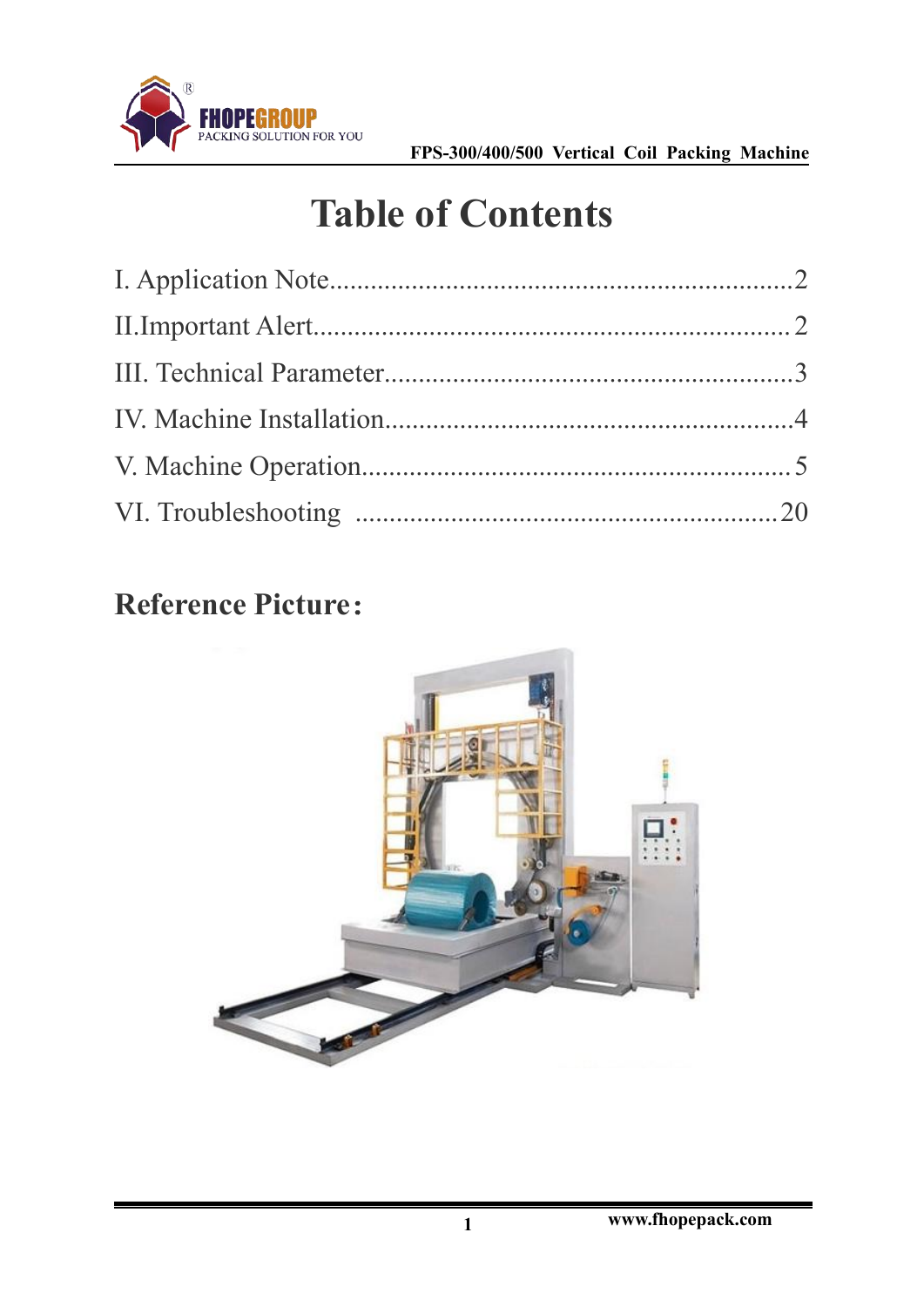# <span id="page-1-0"></span>**I. Application Note**

This machine can be used to conduct relatively closed packaging for different dimensions of metal coils or coiled unpackaged objects so as to play a role of anti-rust, waterproof, dustproof, anti-damage and anti-aging etc. The packaging material mating with this machine is of compound packaging paper tape or high-quality compound knit packing tape.

# <span id="page-1-1"></span>**II. Important Alert**

- I. Abuse will lead to serious result.
- II. Do have the machine grounded.
- III. In the event of urgent failure occurrence, do shut off or cut off power supply, and then carry out relevant troubleshooting operations after safety confirmation.
- IV. Never modify the control program and relevant parameter settings of this machine without authorization.V. Never tear off various signs marked on the machine.
- VI. Never open the electrical box when the machine is working.
- VII. In the case of the lifting and lowering of unpackaged object, do ensure safe, steady and orderly operation, and unpackaged object's collision with the machine shall be strictly forbidden.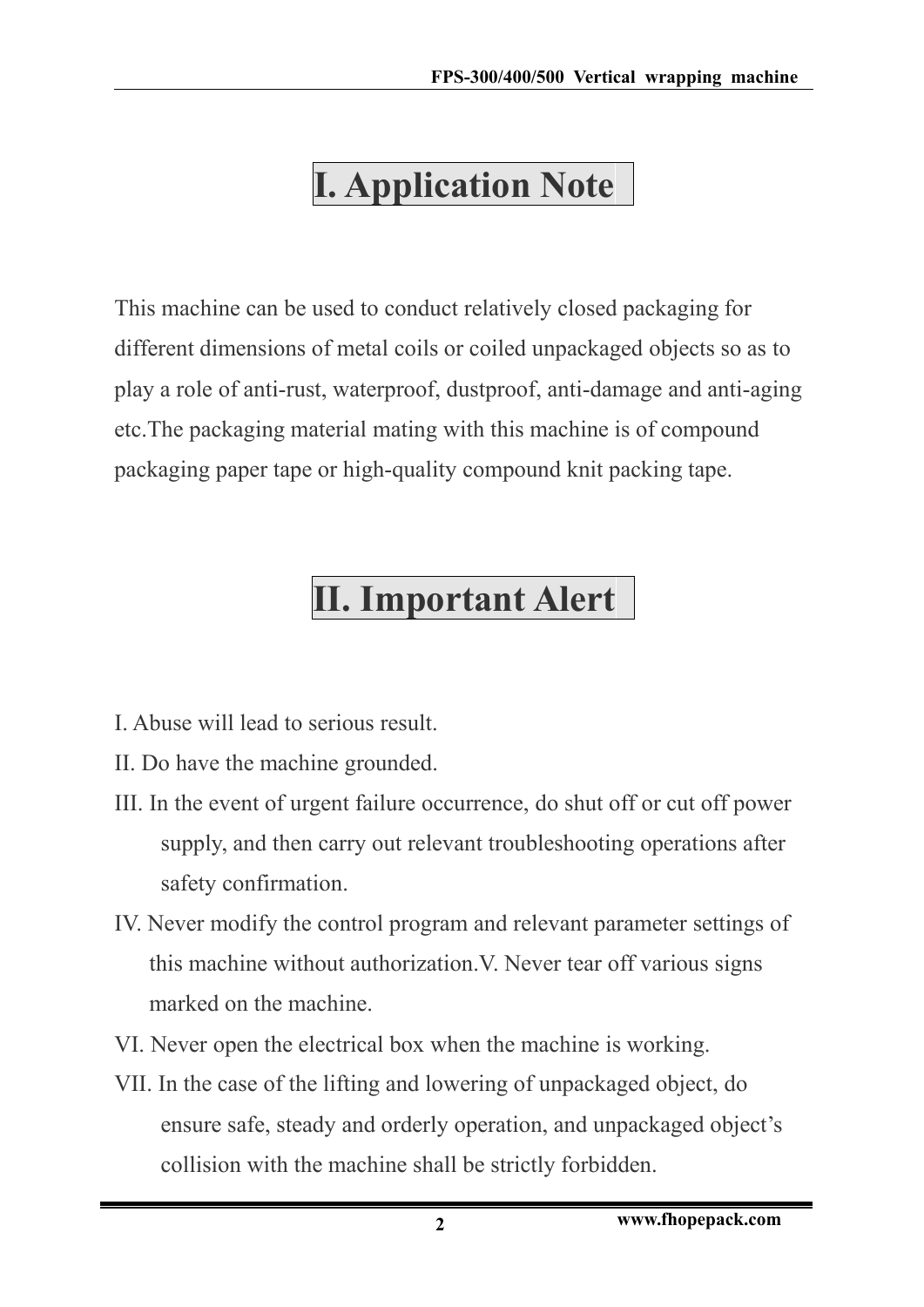VIII. Use flexible sling to lift the unpackaged objects.

### **III. Technical Parameter**

| Mode1             | <b>FPS-300</b>                | <b>FPS-400</b>                | <b>FPS-500</b>             |
|-------------------|-------------------------------|-------------------------------|----------------------------|
| $Coi1$ OD         | 600-900mm                     | 800-1000mm                    | 800-1200mm                 |
| Coil ID           | 250-800mm                     | 500-650mm                     | 500-800mm                  |
| Coil width        | 80-300mm                      | 100-400mm                     | 150-500mm                  |
| Coil weight       | $5 - 80$ $kg$                 | $10 - 100$ $kg$               | $20 - 200$ kg              |
| Roller speed      | $2-4m/min$                    | $2-4m/min$                    | $2-4m/min$                 |
| Rotating speed    | 40-110 $r/min$                | 40-90 $r/min$                 | 40-70 $r/min$              |
| Wrapping material | LLDPE/PE/Stretch<br>film/PVC/ | LLDPE/PE/Stretch<br>film/PVC/ | LLDPE/PE/Stretch film/PVC/ |
| Material width    | 90mm                          | 100mm                         | 120mm                      |
| Material OD       | 80-120mm                      | 80-120mm                      | 120-200mm                  |
| Material ID       | 55mm                          | 55mm                          | 55mm                       |
| Power output      | App. 1.2kw                    | App. 1.8kw                    | App. 2.0kw                 |
| Power voltage     | 380V/50Hz                     | 380V/50Hz                     | 380V/50Hz                  |
| Wrapping speed    | $15-20$ sec/pcs               | $15-20$ sec/pcs               | $15-20$ sec/pcs            |
| Overlapping rate  | 20%-90%                       | 20%-90%                       | 20%-90%                    |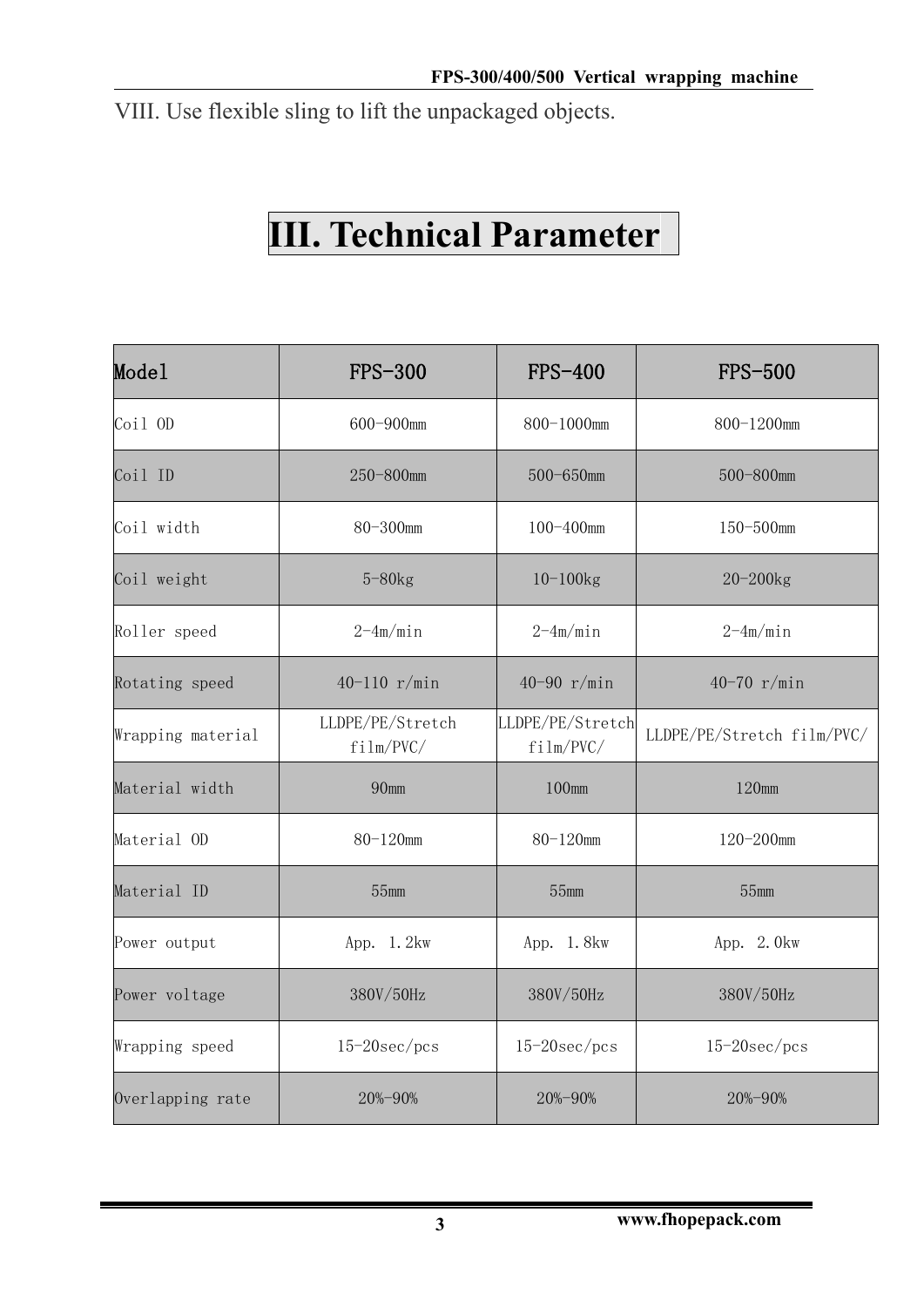# **IV. Machine Installation**

1. This machine is composed of main engine, corbel, track, trolley, cutter/tape holder, electrical box, etc.

2. Place the main machine on the ground surface horizontally and then assemble the above-mentioned spare parts at proper position. And then install some small auxiliaries.

3. Install relative circuit after the installation of mechanical structure.

4. Prevent against the occurrence of bruise, compression injury, crushing injury, contusion and other accidents during the installation.

5. As the machine has been transported and moved, all flexible parts shall be inspected carefully.

6. The entire installation shall be completed under the condition that the power supply is cut off.

7. The machine shall be mounted on flat and hard ground, where the ground load should be more than  $10t/m^2$ . .

8. Only trained personnel can be allowed to enter the installation site.

9. Next working procedure can be executed only after all the installation operations are completed.

10. The machine shall be mounted in dry and dust free environment.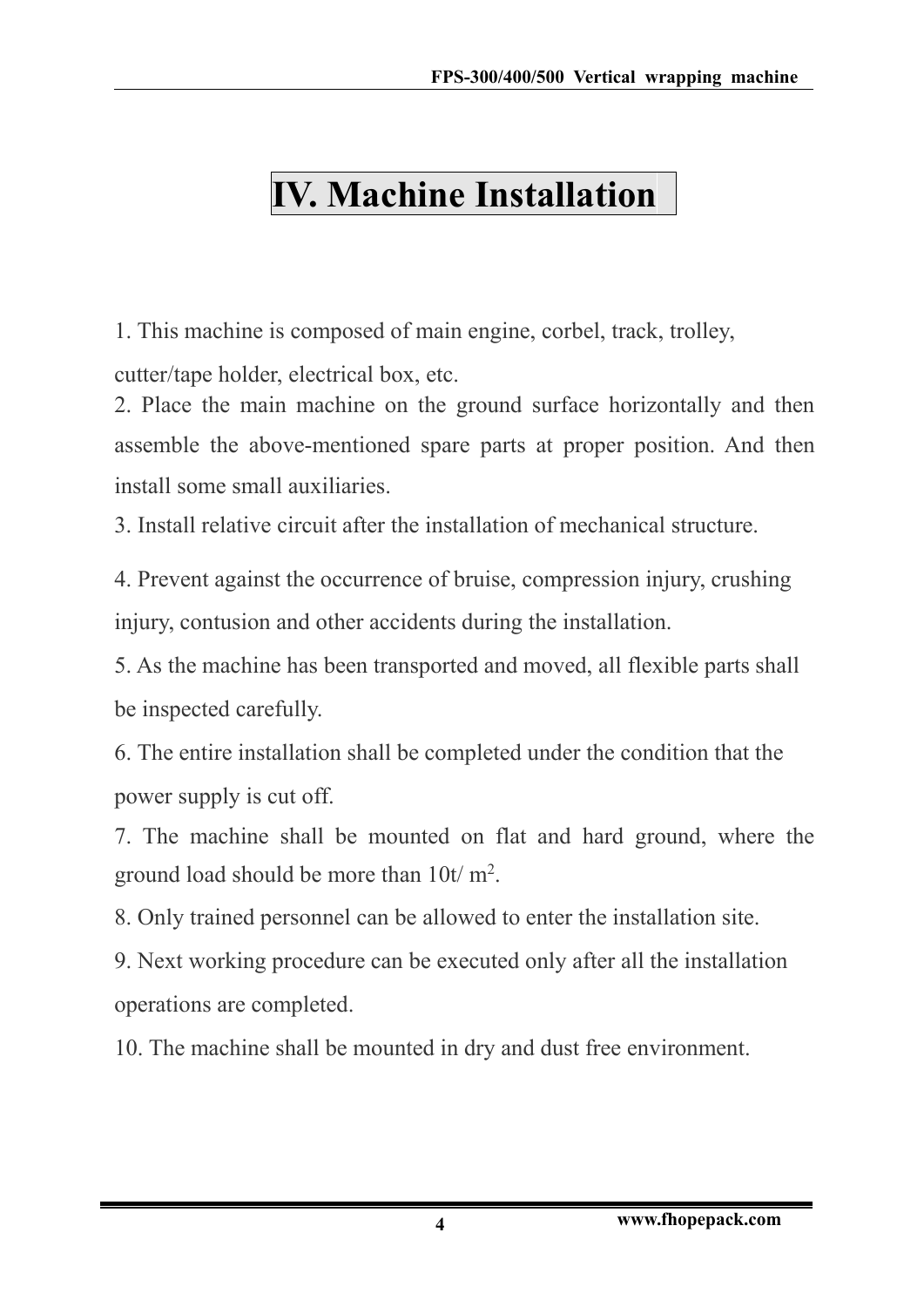### <span id="page-4-0"></span>**V. Machine operation**

### **I. Introduction to operating panel and switch function:**

**POWER**: The main switch of machine power supply which is used to connect or shut off the machine power supply.

**EMERGENCY STOP**: The control switch which is used to control circuit. Press this switch to shut down the whole machine in the case of emergency.

**MANUAL/AUTO**: The working mode of this machine is classified into manual operating mode and automatic operating mode. "MANUAL" mode is generally used for inspection, adjustment, troubleshooting and specific conditions. In normal operation conditions, "AUTO" mode is adopted.

**WORK STATION-FORWARD:** Switch this button to "FORWARD", the object goes to the packing position. Notice: only forward the trolley when the ring is stopped and reset.

**WORK STATION-BACK**: Switch this button to "BACK", withdraw the packaged object from the packing position. Only start the trolley when the ring is stopped and reset.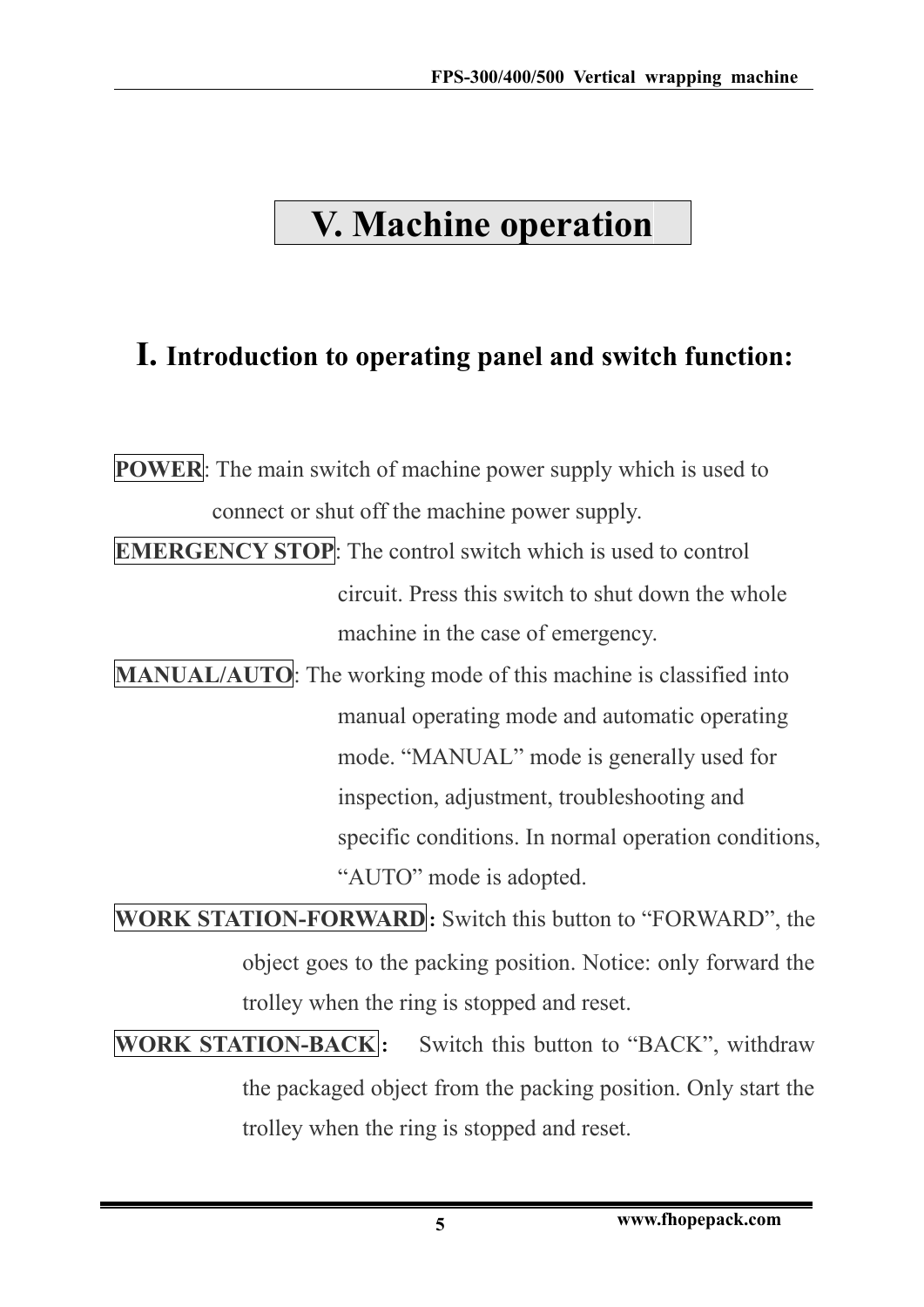**FPS-300/400/500 Vertical wrapping machine**

#### **ROLLER RUNNING(CLOCKWISE/ANTICLOCKWISE)**: Used to

put the roller under clockwise or anticlockwise under running status in "MANUAL" mode. The switch is invalid in "AUTO" mode & it shall be under off status in "AUTO" mode.

- **DOWN ROLLER EXTEND**: Stretch the down roller to ensure enough space for in &out of the object. Only operate when the ring, roller、trolley are all in resting status.
- **DOWN ROLLER NARROW**: Narrow the down roller to protect the object. Notice: the gap between the down rollers is subject to whether the object can move smoothly when running. Only operate when the ring、roller、trolley are all in resting status.
- **BASE BOARD UP:** Can elevate the ring. Adjust the height of the ring position according to the package diameter, to ensure the ring can run through the package safely
- **BASE BOARD DOWN:** Can lower the ring. Adjust the height of the ring position according to the package diameter, to ensure the ring can run through the package safely
- **CUTTER**: It is used to cut the packaging tape manually.
- **RING START**: It is usually used as startup button in "AUTO" mode (equivalent to the "Running" in the "Running/Stop" button of HMI). Press the button to make the ring work in "Manual" mode.
- **RING STOP**: It is used to stop the machine in "AUTO" mode (equivalent to the "Stop" in the "Running/Stop" button of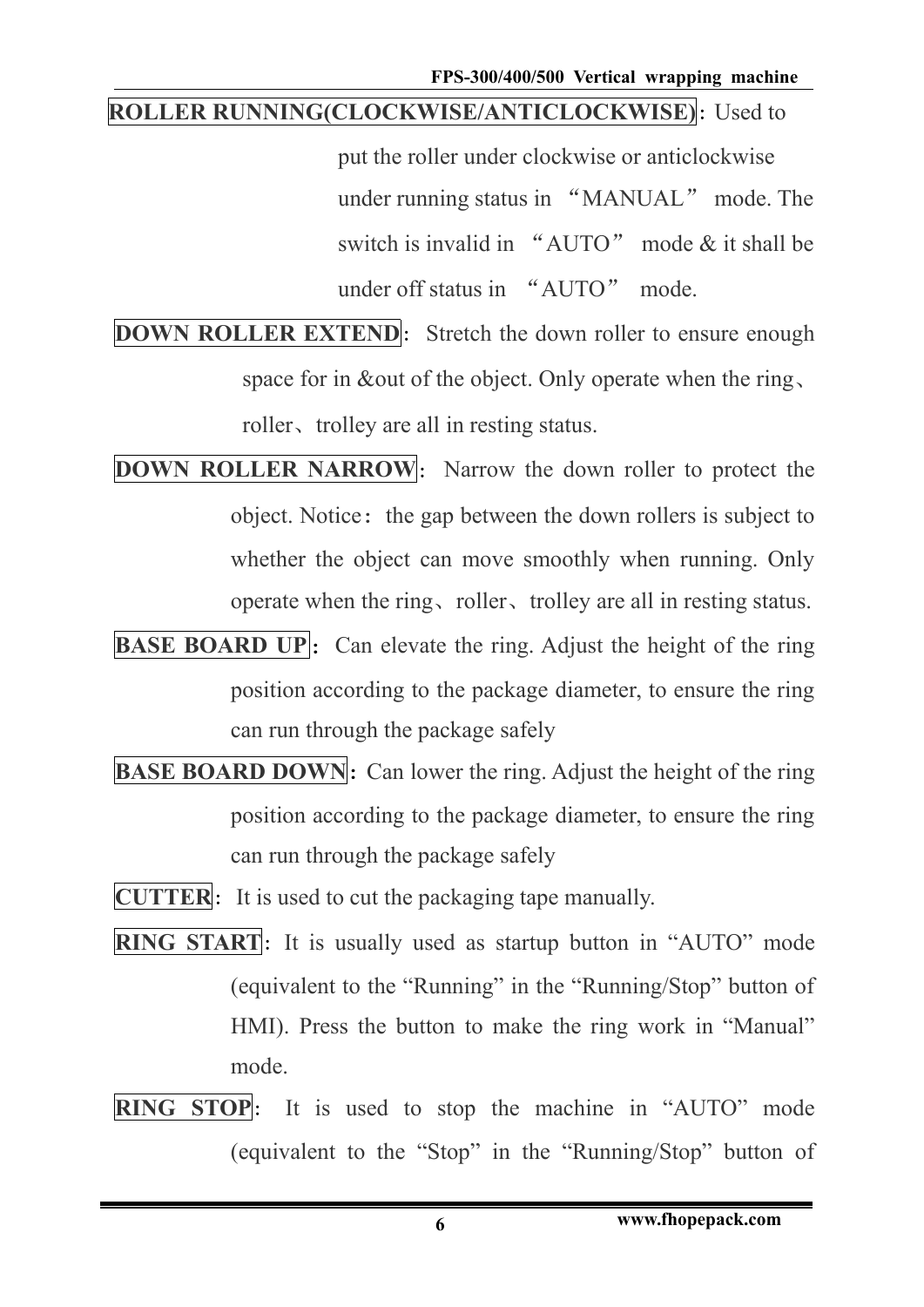HMI). Press the button to make the ring stopped in "MANUAL" mode

**RING DOTTING**: Can make the ring running ( valid in both "Auto" and "Manual" mode.

**RING RESET**: It is used to have the ring and the support rollers reset.

(only operated in "MANUAL" mode.)

### **II. Introduction to Main Content of HMI**

The HMI will display the below language page after connecting the power

Choose the relevant language and goes to the next pages.

1 、 Introduction to the HMI pages in "Manual" mode(the manual/auto switch is in "manual" position)

a、After the "English" button is touched, the following manual main page will display automatically.

Manual main page (GD-800-P-003)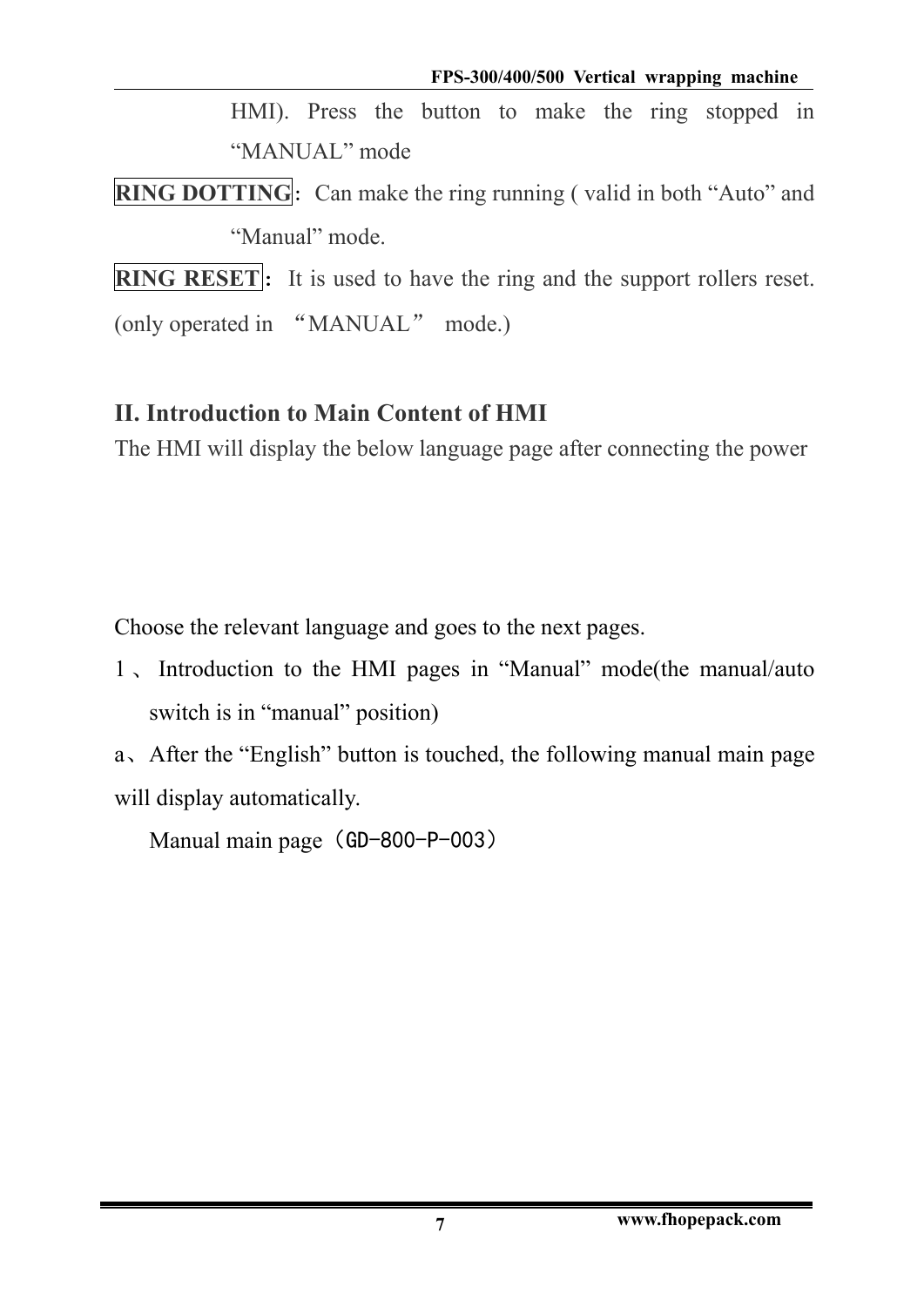

Note: ● Return to language selection page by touching the "Return" button (GD-800-P-002).

b 、 When the "Wrapping mode" in the manual setting page (GD-800-P-003) is touched, the following manual setting page will display automatically.

Manual setting page (GD-800-P-004)

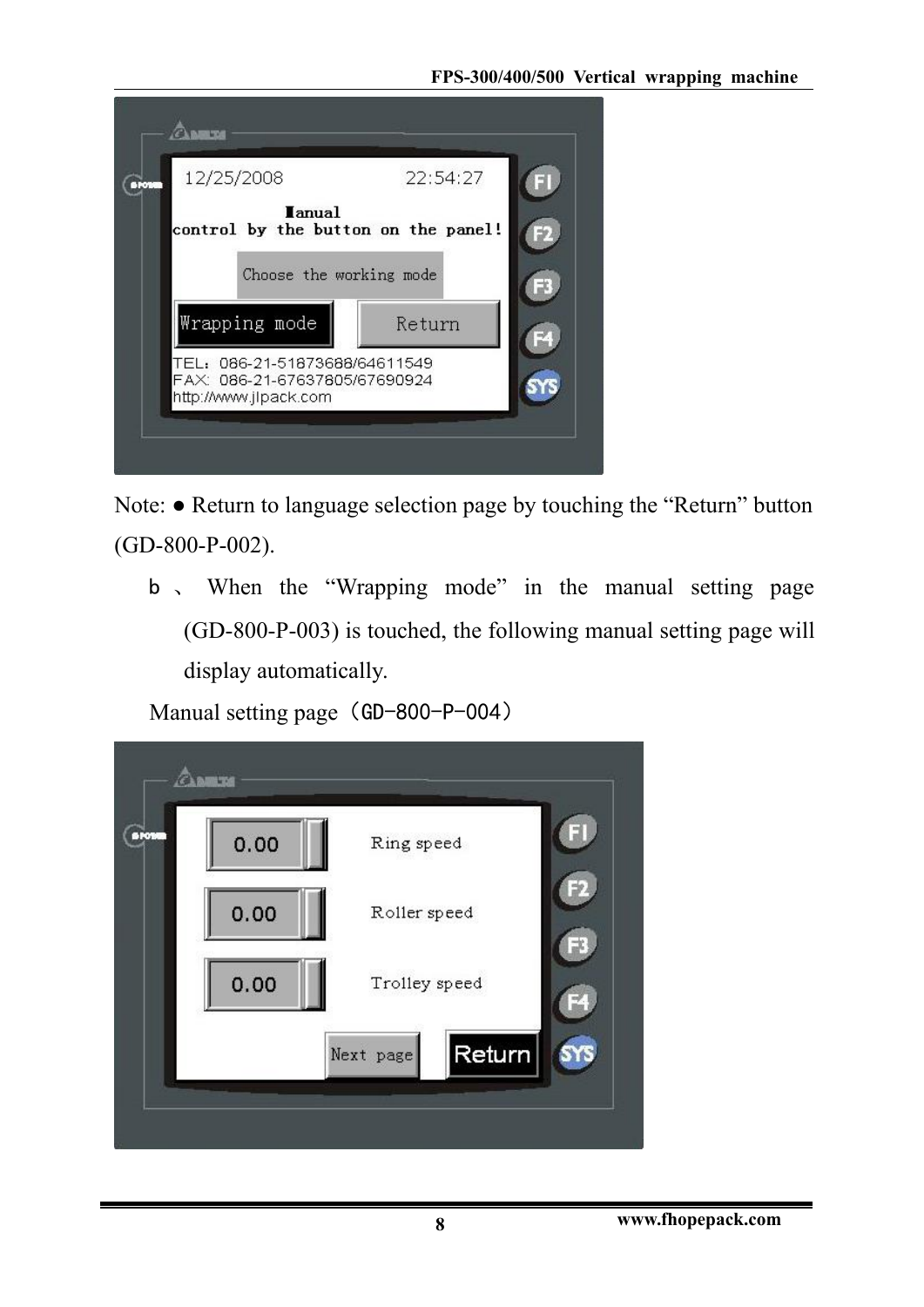```
Manual setting page (GD-800-P-005)
```


- Note: "Ring speed" and "Roller speed" not only define the running speed of ring and roller respectively, but also in connection with the overlapping of packaging tape. The two setting parameters can be set by touching. If the ring speed is high and roller speed is low, the packaging tape features a large overlapping range; on the contrary, the overlapping range is small.
	- "Trolley speed" defines the traveling speed of trolley.
	- The above-mentioned three setting parameters can be exchanged in

"Manual" and "Auto" modes.

Touch the "Next page" button to access to next page.

- ●Touch the "Return" button, then return to the manual main page  $(GD-800-P-003)$
- 2、Introduction to major pages of HMI in "AUTOMATIC" mode (i.e. the "MANUAL/AUTO" switch on the operating panel is at "AUTO"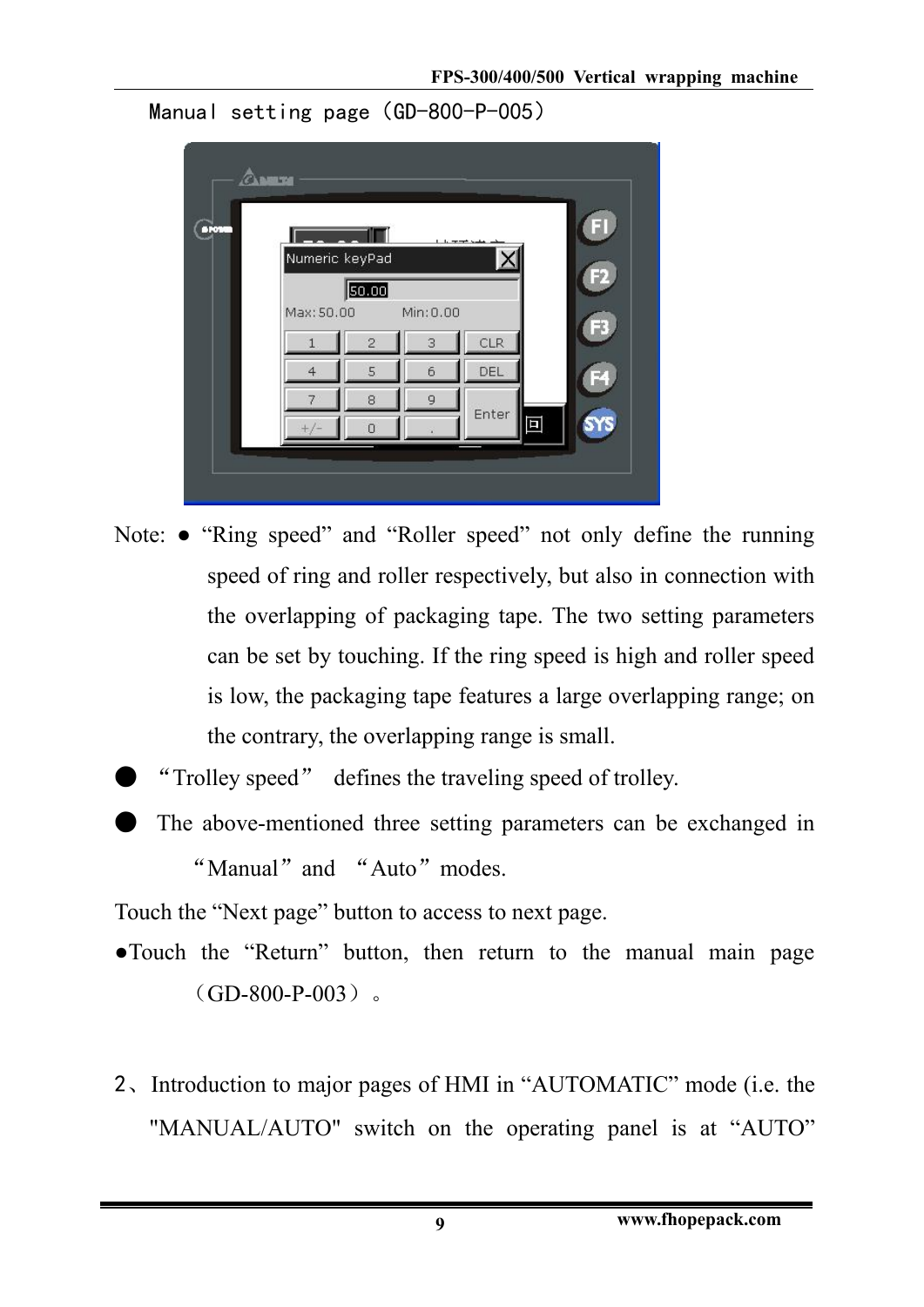position):

a. After the "English" button is touched, the following manual main page will display automatically. (GD-800-P-007)



Auto main page(GD-800-P-008)



Remarks: Weed out: It's used to return to zero.

Working mode: The current working mode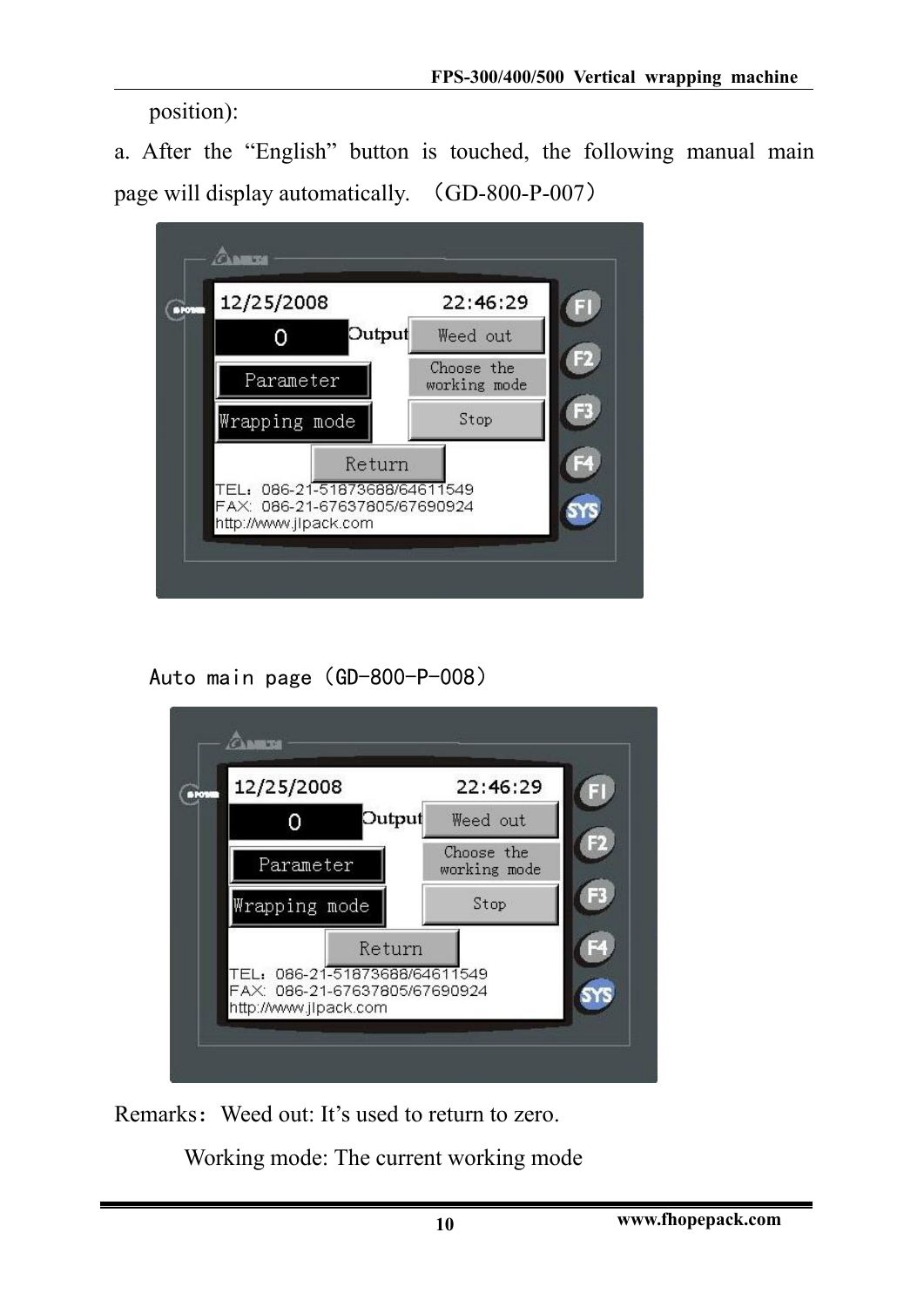Stop: Can make the machine stop. It's equivalent to the RING STOP button of the operation panel.

RUNNING: the startup button in "auto " mode It's equivalent to the RING RUNNING button of the operation panel.

● Touch: " Return " to Return to language selection page (GD-800-P-002)

● The introduction for "Parameter", "Wrapping mode" as following:

b, Touch "Parameter" in AUTO main page (GD-800-P-007,following pages will displaying automatically.

Parameter setting page (GD-800-P-009)

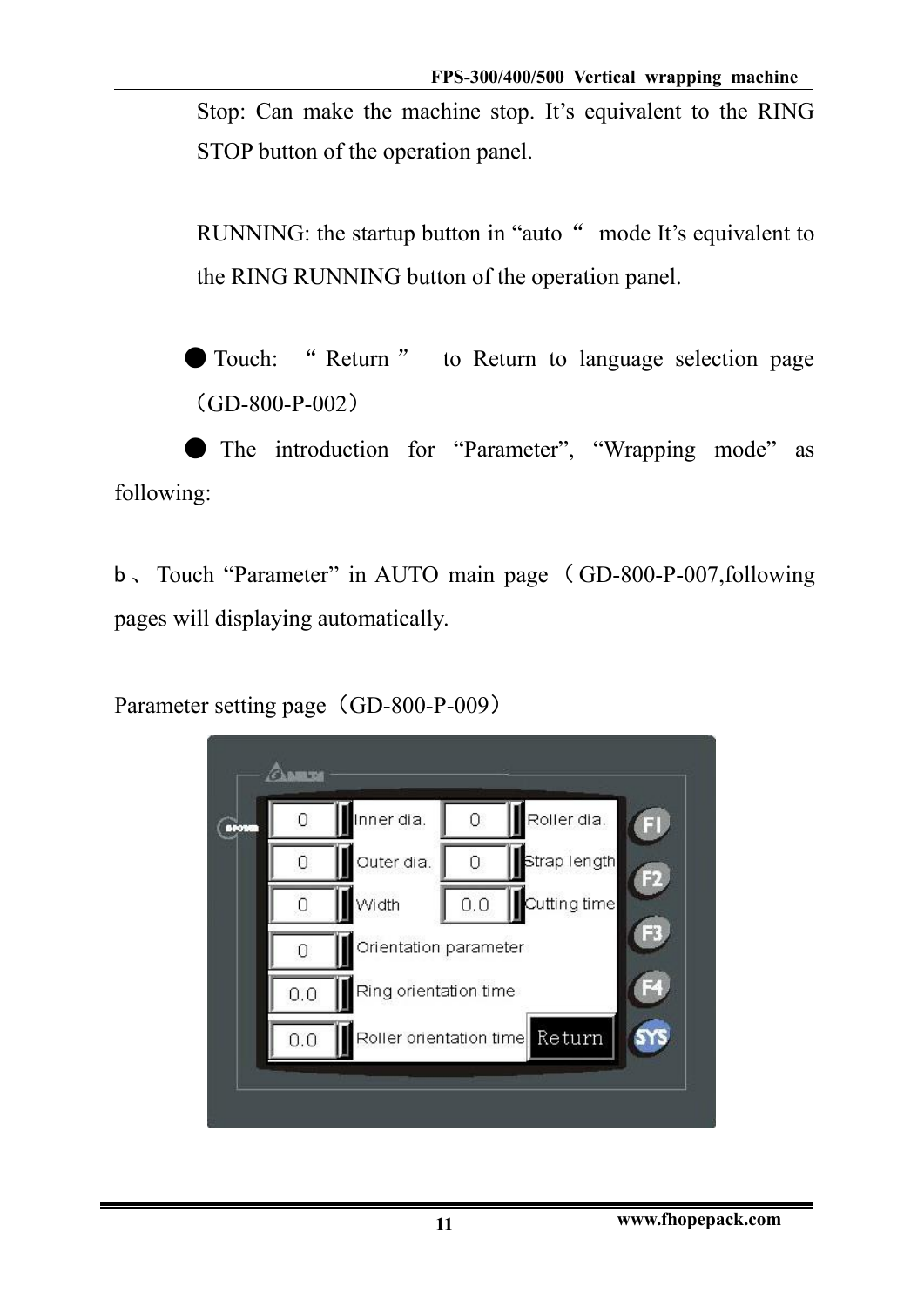Parameter setting page (GD-800-P-010)

| <b>BROTH</b> |        | Numeric keyPad | Inner dia      |       | Ill Poller dia. |                     |  |
|--------------|--------|----------------|----------------|-------|-----------------|---------------------|--|
|              |        |                | O              |       |                 | ength               |  |
|              | $\cap$ | Max: 9999      |                | Min:0 |                 | time                |  |
|              |        |                | $\overline{2}$ | 3     | <b>CLR</b>      |                     |  |
|              | Ω      | $\overline{4}$ | 5              | 6     | DEL             |                     |  |
|              | 0.     | 7              | 8              | 9     |                 |                     |  |
|              |        |                | $\overline{O}$ |       | Enter           |                     |  |
|              | U.U    |                |                | ञम    | ᇭ               | <del>no l</del> arn |  |

Note:

●Inner diameter of unpackaged object:Input in actual size, with its unit as " $mm$ ".

• Outer diameter of unpackaged object: Input in actual size, with its unit as "mm".

• Width of unpackaged object: Input in actual size, with its unit as "mm".

Orientation parameter:  $-99 \sim 99$ . "PLC" can automatically calculate the length of required packaging tape, but the calculated value is a little different from the actual required one due to the dimension of unpackaged object and the extension of packaging tape and etc. And thus it is a variable value.

● Ring orientation time: : 1-20. Based on the automatic calculation of "PLC", ring running time can be appropriately prolonged to ensure the packaging tapes stored on the tape storage wheel are used up

● Roller orientation time:: 1-20. Based on the automatic calculation of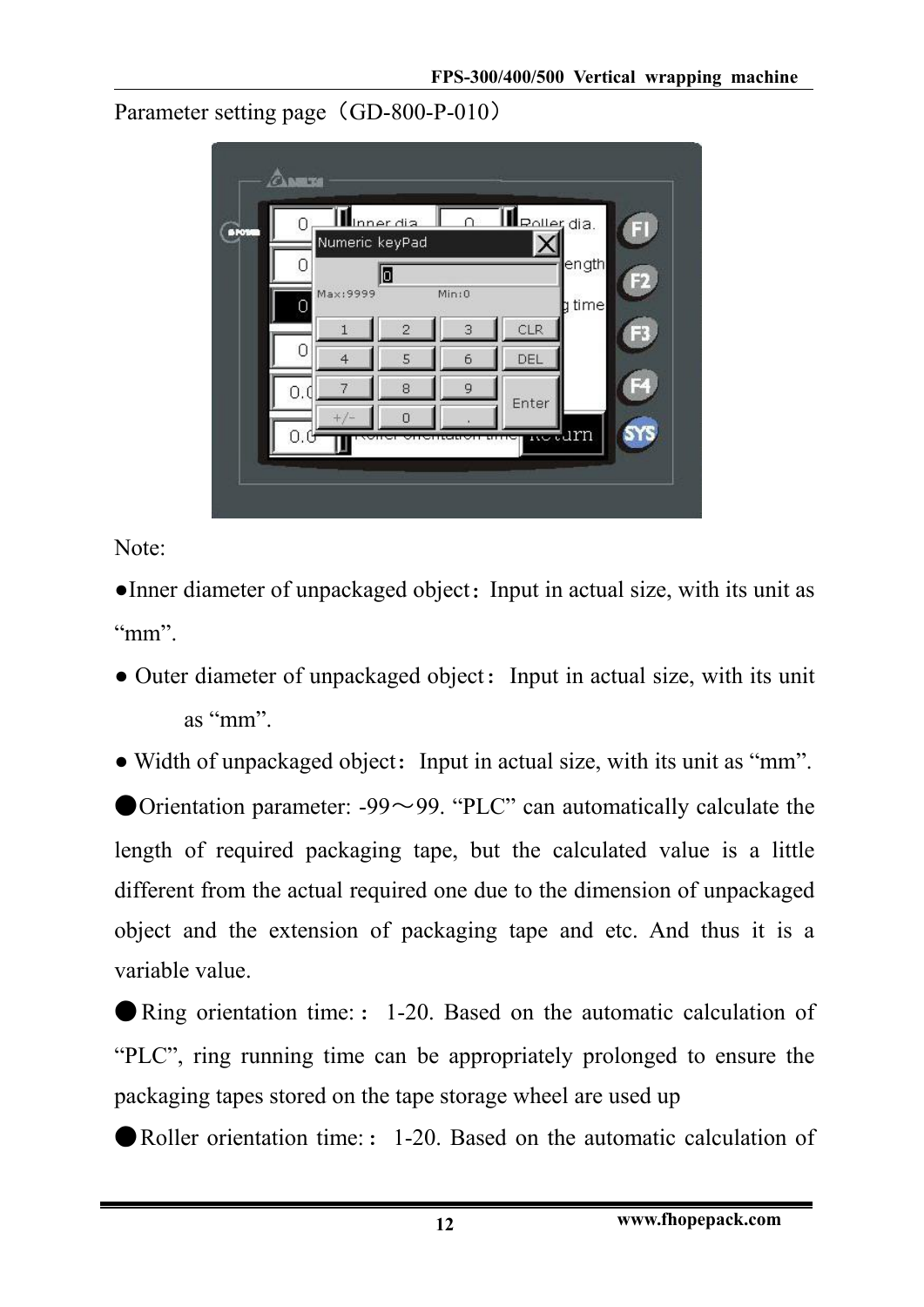"PLC", roller running time can be appropriately prolonged to adjust the stopping position of the ends of packaging tape.

Roller diameter: set at factory.

● Belt length: set at factory.

Cutting time: 0.1-3 It means the time of cutting operation from the beginning to the end.

Touch the "Return" button to return to the automatic main page (Gd-800-P-007).

C. When the "Wrapping mode" in the automatic main page(GD-800-P-007) is touched, the following wrapping mode setting page will display automatically.



Wrapping mode setting page (GD-800-P-011)

Wrapping mode setting page (GD-800-P-012)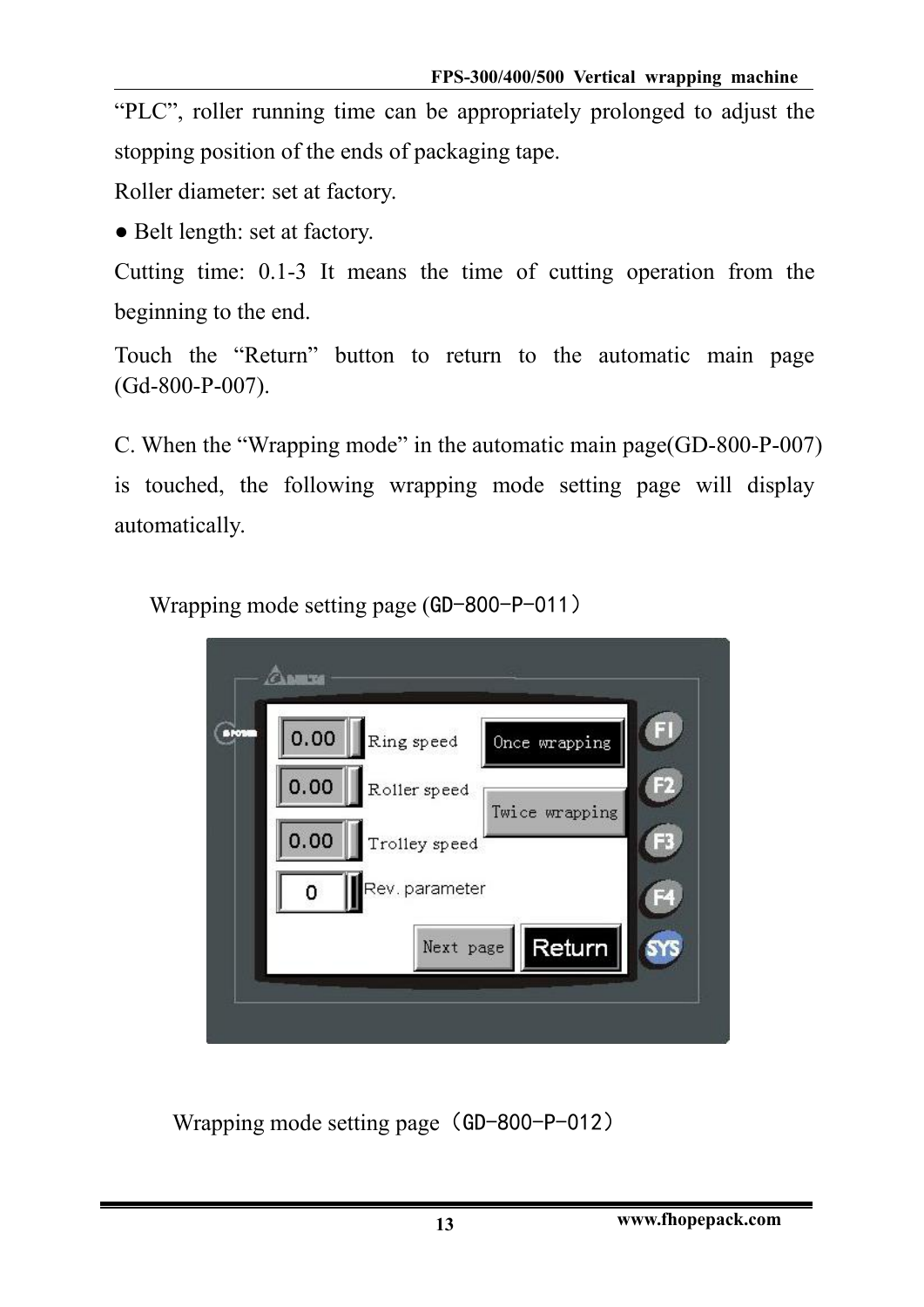**FPS-300/400/500 Vertical wrapping machine**



Wrapping mode setting page (GD-800-P-013)

| <b>SPON</b> | 50.00<br>Numeric keyPad<br>50 | 计环流度                    |                                        |       | 重绕 | 큷 |
|-------------|-------------------------------|-------------------------|----------------------------------------|-------|----|---|
|             | Max: 50.00<br>50<br>1         | 50.00<br>$\overline{2}$ | Min: 0.00<br>$\ensuremath{\mathsf{3}}$ | CLR   | 重绕 |   |
|             | $\overline{4}$                | 5                       | 6                                      | DEL   |    |   |
|             | 7                             | 8                       | 9                                      | Enter |    |   |
|             |                               | л                       |                                        |       | Ō  |   |
|             |                               |                         |                                        |       |    |   |

Note:

● Once wrapping: the packaging is completed at one time.

●Twice wrapping: the packaging is completed at twice. When the diameter and width of the unpackaged object is large, the tape storage on the ring cannot store enough packaging tapes at one time, so the "Twice Wrapping" mode shall be selected to package the object at twice.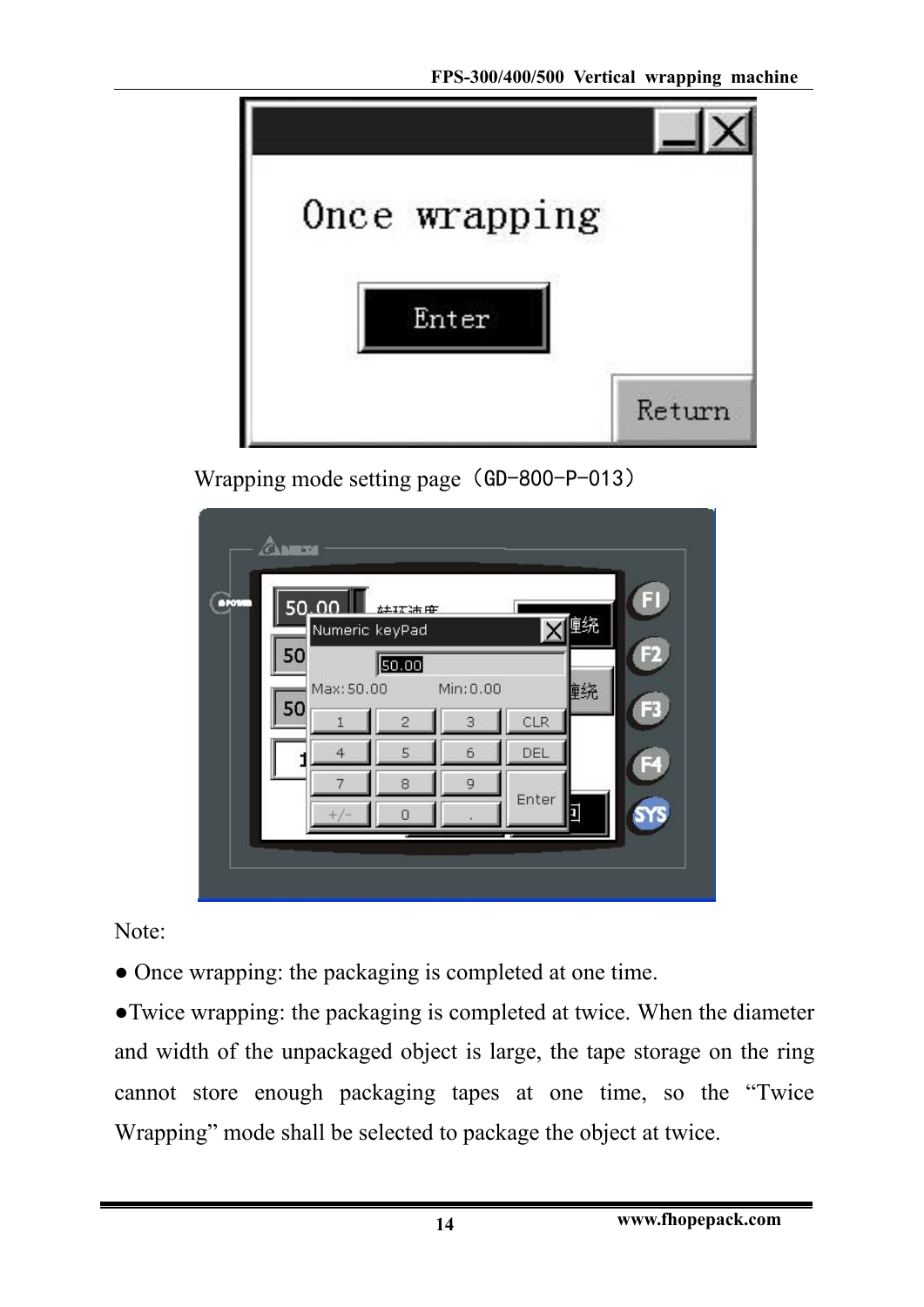- only touch corresponding button and press "Enter" when selecting "Once Wrapping" or "Twice Wrapping". Refer to Figure GD-800-P-012
- "Trolley Speed": It defines the traveling speed of trolley.

• Ring speed and roller speed: They are not only referred to as the running speed of ring and roller respectively, but are also in connection with the overlapping of packaging tape. If the ring speed is high and roller speed is low, the packaging tape features a large overlapping range; on the contrary, the overlapping range is small. Touching "Ring Speed", "Roller Speed" or "Trolley Speed" can modify corresponding parameter. Refer to Figure GD-800-P-011/GD-800-P-013.

●When the "Next page" in "Wrapping mode" setting page is touched, the following wrapping mode setting page will display automatically  $(GD-800-P-014)$ .



● Touch the "Return" button to return to the automatic home page (GD-800-P-007)。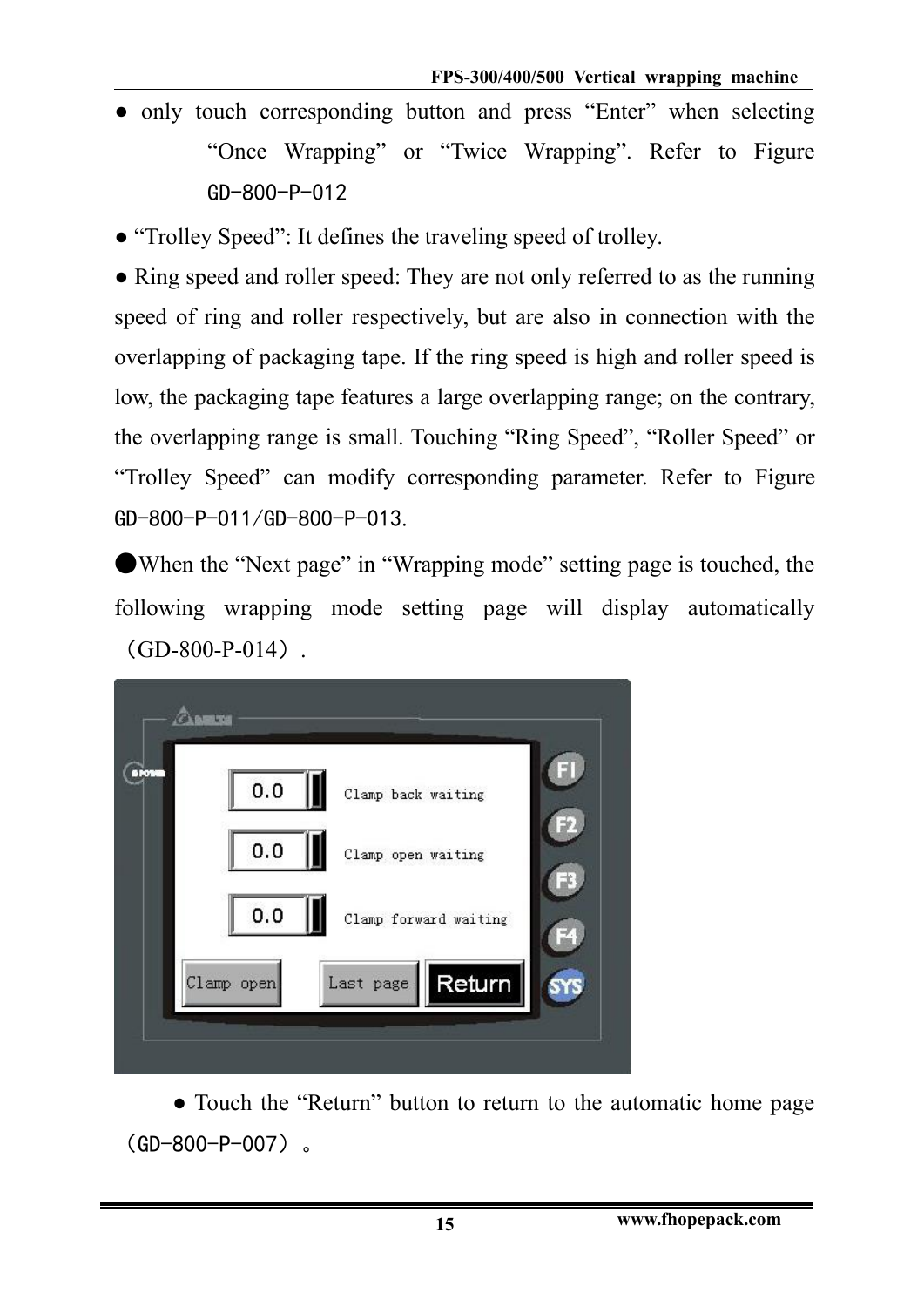### **III. OPERATIONS:**

1. Connect to external power supply and air supply as per requirement.

2. Rotate the "POWER" switch clockwise to connect to the power supply of the machine.

3. Rotate the "EMERGENCY STOP" switch clockwise. At this time, the indicator lamp on the top of electrical box is "on".

4. Select required operating language on the HMI.

5. Turn the "MANUAL/AUTO" switch on the operating panel to "AUTO" position, and then the machine will work in automatic mode. Operate HMI, select and set the options one by one and make confirmation.

- 6. Use flexible sling to safely hoist the unpackaged object to the central position of machine roller. Prevent the unpackaged object from colliding with the work station and down protective roller during this process。
- 7. Operate the "DOWN ROLLER NARROW" to make unpack object protected. Note: During the process of down roller adjustment, the unpackaged object shall be under hanging status, otherwise the adjustment operation cannot be accomplished due to the obstruction of the unpackaged object and even the roller mechanism will be damaged.
- 8. To Confirm whether the ring is reset or not. If it is not reset, operate the "RING RESET" button to reset it. Note: Before operating the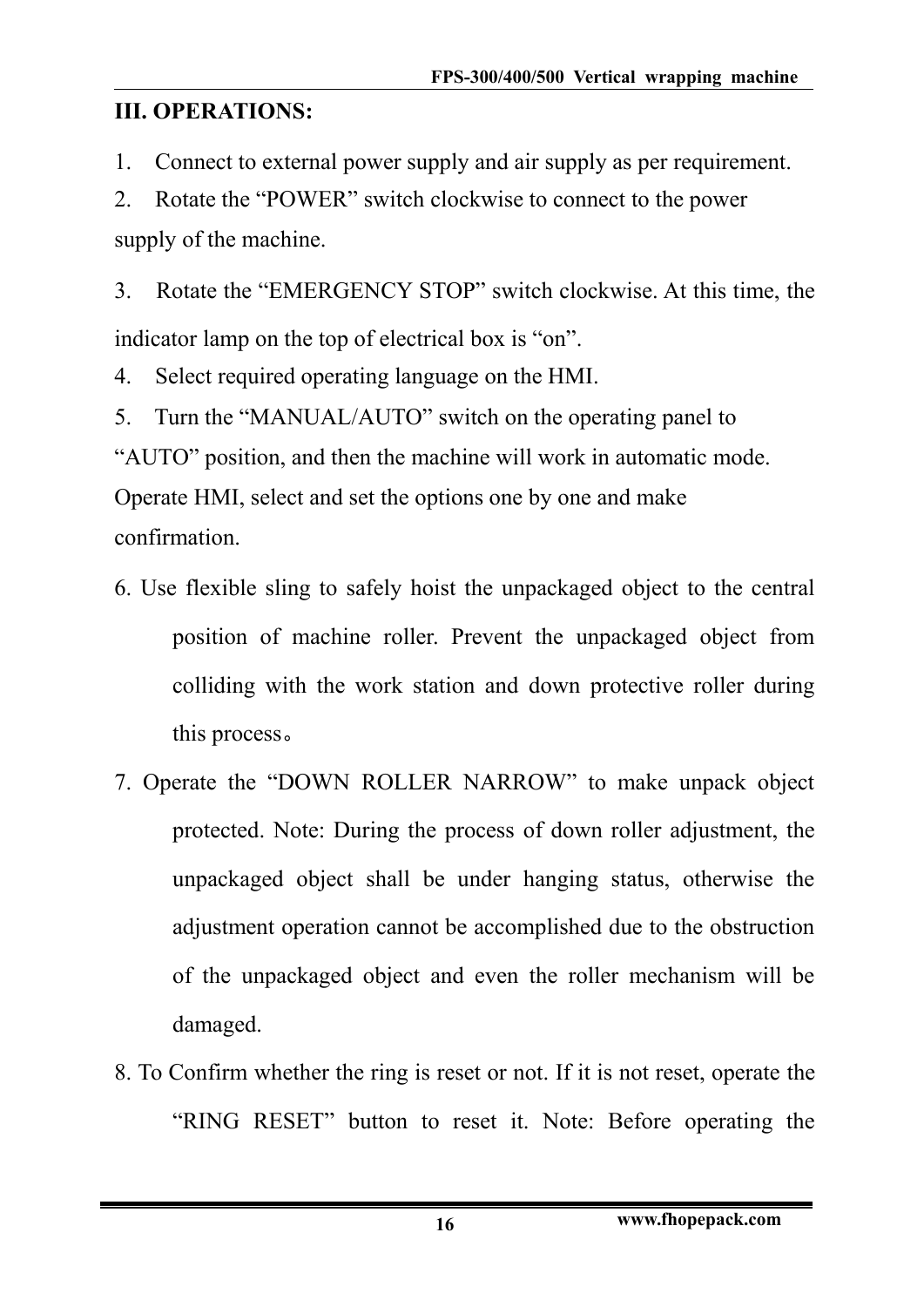"RING RESET" button, turn the "MANUAL/AUTO" switch to "MANUAL" position. After the completion of ring reset, return to "AUTO" mode.

- 9. Turn the "WORK STATION" switch to "Forward" to slowly hoist the unpackaged object to the packaging position. (Notice: do extend the up roller before changing the object to bigger one, to avoid collision of the up roller and big object when trolley forwards.)
- 10.The extension and narrowing of down protective rollers can be so controlled that the unpackaged object can be smoothly passed over in the case of machine operation, neither too loose, nor too tight.
- 11. Operate the "RING DOTTING" button to have ring running slowly. Ensure the ring can position at the center or smoothly thread through the inner diameter of unpackaged object. If the deviation is too much, the "BASE BOARD UP" or "BASE BOARD DOWN" button can be operated to adjust the horizontal level of ring.
- 12. Press the "RING START" button to have the machine run in automatic manner until one complete packaging is finished.
- 13. Use adhesive tape or other method to fix the ends of packaging tape.
- 14. Operate the "WORK STATION" switch to "BACK" position to have the packaged object exited from the packaging position. (Notice: when wrapping small object, please raise up the base board where the photo electricity cannot detect the trolley, to avoid the trolley crashing with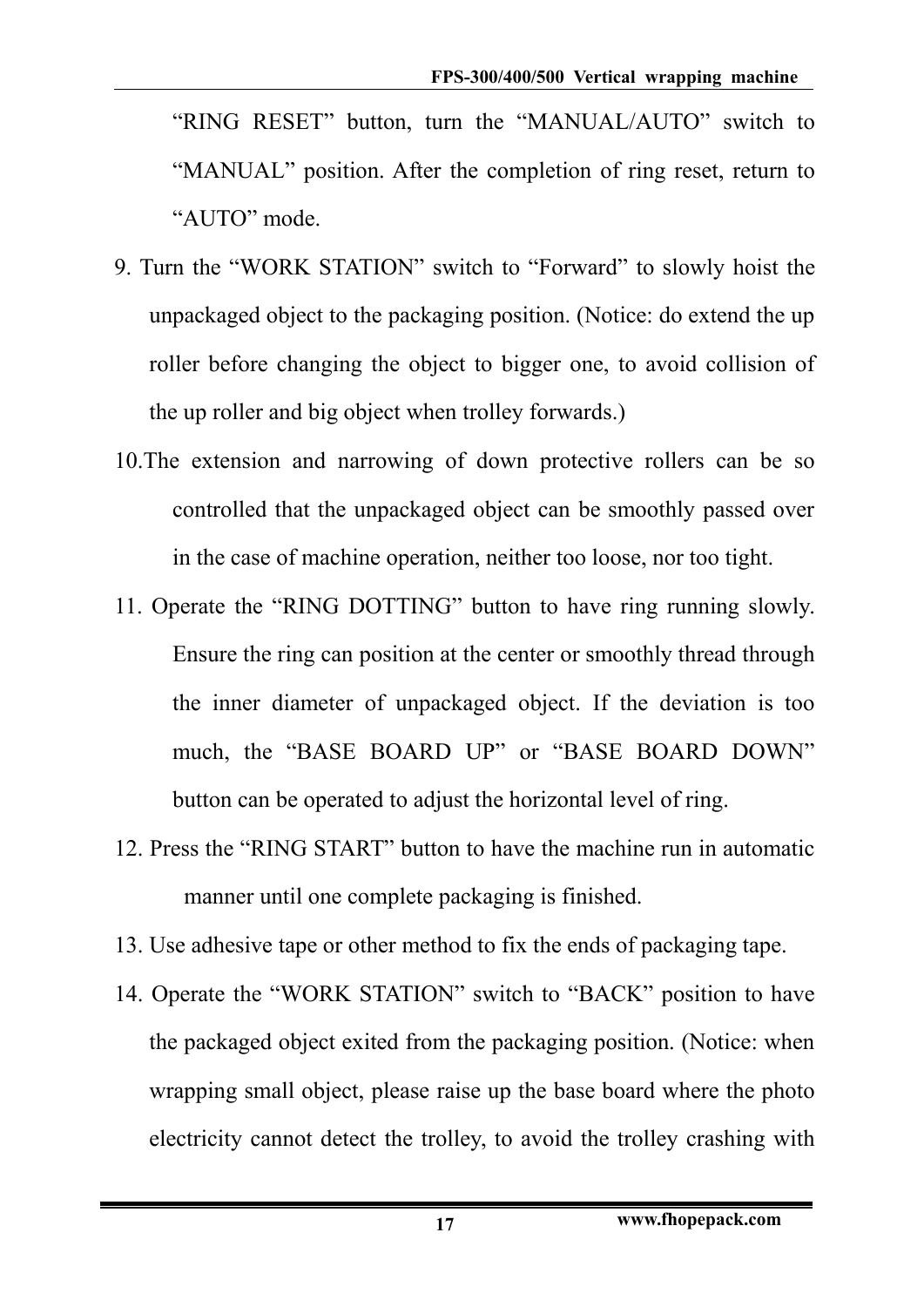the board when reverse back).

- 15. Operate the "DOWN ROLLER EXTEND" button to open the down protective roller.
- 16. Use sling to take the packaged object away safely.
- 17. Start next new packaging operation according to the above-mentioned operating process.

Tape-threading Schematic (GD-800-CD-01):

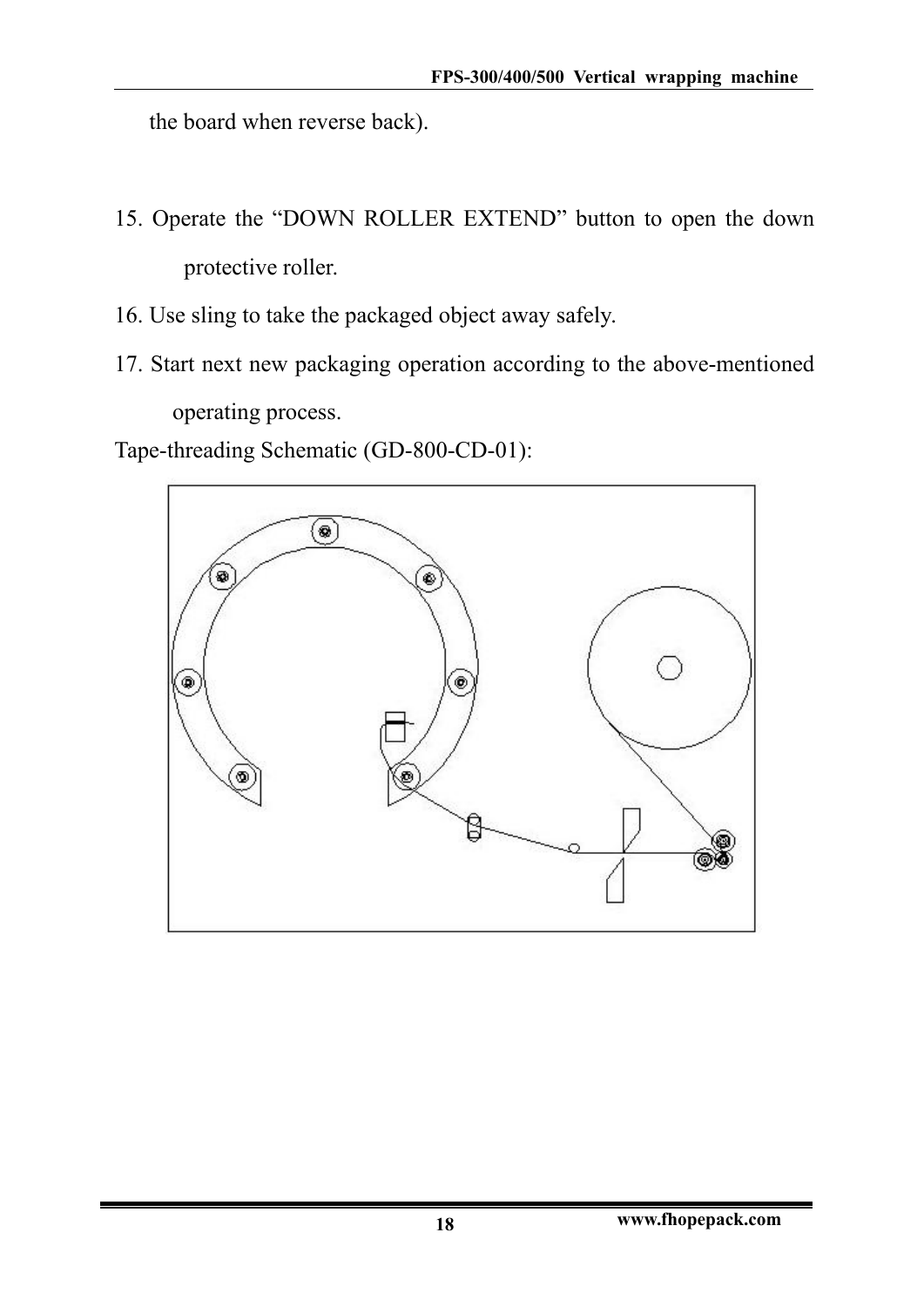# **VI. Troubleshooting**

| Problem                     | Possible cause & solution                                 |
|-----------------------------|-----------------------------------------------------------|
|                             | 1. Check external power supply and power switch.          |
| I. The complete machine     | 2. Check whether the air switch in the electrical box is  |
| doesn't work.               | connected.                                                |
|                             | 3. Check whether various communication lines in the       |
|                             | machine are normal.                                       |
|                             | 1. Check the wear of friction wheel. If it is seriously   |
|                             | worn, new friction wheel shall be replaced.               |
|                             | 2. Adjust the friction wheel.                             |
| II. The ring doesn't rotate | 3. Check whether any packaging tape or garbage is         |
| or rotates abnormally.      | clipped into the friction pulley track.                   |
|                             | 4. The motor features over-current, and frequency         |
|                             | converter is protected automatically.                     |
| III. Packaging tape is too  | 1. Adjust the force of tension belt.                      |
| loose or tight.             |                                                           |
|                             | 1. Check power supply.                                    |
|                             | 2. Check whether the parameter values of "ring speed"     |
|                             | and "roller speed" in the wrapping mode setting page      |
| IV. The ring and roller     | $(GD-600-P-011)$ are properly set.                        |
| don't work.                 | 3. Check whether the alarm indicator lamp on the top      |
|                             | of electrical box flashes. If the alarm lamp flashes, the |
|                             |                                                           |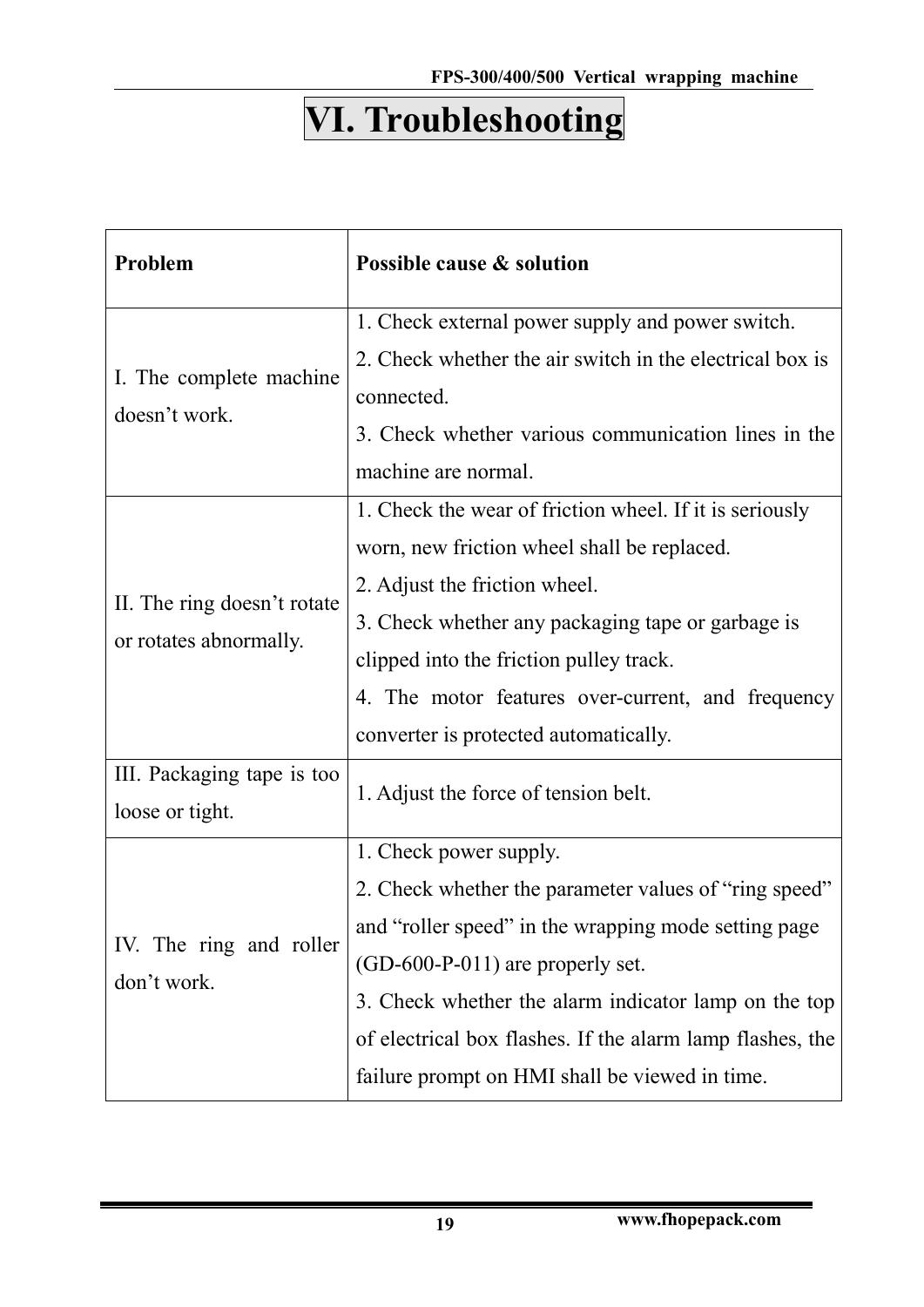| suddenly,<br>down<br>alarm<br>1. Check corresponding motor and connecting wire<br>lamp flashes and HMI<br>according to the prompt of HMI.<br>relevant<br>up<br>pops<br>information<br>1. Check whether the feeding route of packaging tape<br>is on one straight line.<br>2. Check whether the tape storing wheel on the ring is<br>damaged.<br>3. Check correcting sheet.<br>VI. Packaging tape<br>$\overline{1}S$<br>4. Check whether the force of tension belt is<br>misaligned<br>or<br>appropriate.<br>multi-folded.<br>5. The pressure of the pressure mechanism of<br>packaging tape is too high. 6. As too many tapes are<br>stored on the tape storing wheel, "twice wrapping"<br>shall be needed.<br>7. High-quality packaging tape shall be replaced.<br>1. Check whether the parameter values of "ring speed"<br>overlapping and "roller speed" are in consistent with the value<br>VII.<br>The<br>degree of packaging tape<br>displayed on the frequency converter in electrical box.<br>cannot be adjusted.<br>If inconsistent, please check the communication line<br>between the HMI and frequency converter.<br>1. Check the operating mode of the machine.<br>2. Check whether various set parameters of HMI are<br>The tape is cut<br>VIII.<br>normal.<br>improperly or not cut at<br>3. Check whether the "wrapping mode setting page<br>all.<br>(GS-600-P-011)" is under "twice wrapping" status.<br>4. Check whether the encoder is operating normally | V.<br>The machine<br>shuts |  |
|------------------------------------------------------------------------------------------------------------------------------------------------------------------------------------------------------------------------------------------------------------------------------------------------------------------------------------------------------------------------------------------------------------------------------------------------------------------------------------------------------------------------------------------------------------------------------------------------------------------------------------------------------------------------------------------------------------------------------------------------------------------------------------------------------------------------------------------------------------------------------------------------------------------------------------------------------------------------------------------------------------------------------------------------------------------------------------------------------------------------------------------------------------------------------------------------------------------------------------------------------------------------------------------------------------------------------------------------------------------------------------------------------------------------------------------------------------------------------|----------------------------|--|
|                                                                                                                                                                                                                                                                                                                                                                                                                                                                                                                                                                                                                                                                                                                                                                                                                                                                                                                                                                                                                                                                                                                                                                                                                                                                                                                                                                                                                                                                              |                            |  |
|                                                                                                                                                                                                                                                                                                                                                                                                                                                                                                                                                                                                                                                                                                                                                                                                                                                                                                                                                                                                                                                                                                                                                                                                                                                                                                                                                                                                                                                                              |                            |  |
|                                                                                                                                                                                                                                                                                                                                                                                                                                                                                                                                                                                                                                                                                                                                                                                                                                                                                                                                                                                                                                                                                                                                                                                                                                                                                                                                                                                                                                                                              |                            |  |
|                                                                                                                                                                                                                                                                                                                                                                                                                                                                                                                                                                                                                                                                                                                                                                                                                                                                                                                                                                                                                                                                                                                                                                                                                                                                                                                                                                                                                                                                              |                            |  |
|                                                                                                                                                                                                                                                                                                                                                                                                                                                                                                                                                                                                                                                                                                                                                                                                                                                                                                                                                                                                                                                                                                                                                                                                                                                                                                                                                                                                                                                                              |                            |  |
|                                                                                                                                                                                                                                                                                                                                                                                                                                                                                                                                                                                                                                                                                                                                                                                                                                                                                                                                                                                                                                                                                                                                                                                                                                                                                                                                                                                                                                                                              |                            |  |
|                                                                                                                                                                                                                                                                                                                                                                                                                                                                                                                                                                                                                                                                                                                                                                                                                                                                                                                                                                                                                                                                                                                                                                                                                                                                                                                                                                                                                                                                              |                            |  |
|                                                                                                                                                                                                                                                                                                                                                                                                                                                                                                                                                                                                                                                                                                                                                                                                                                                                                                                                                                                                                                                                                                                                                                                                                                                                                                                                                                                                                                                                              |                            |  |
|                                                                                                                                                                                                                                                                                                                                                                                                                                                                                                                                                                                                                                                                                                                                                                                                                                                                                                                                                                                                                                                                                                                                                                                                                                                                                                                                                                                                                                                                              |                            |  |
|                                                                                                                                                                                                                                                                                                                                                                                                                                                                                                                                                                                                                                                                                                                                                                                                                                                                                                                                                                                                                                                                                                                                                                                                                                                                                                                                                                                                                                                                              |                            |  |
|                                                                                                                                                                                                                                                                                                                                                                                                                                                                                                                                                                                                                                                                                                                                                                                                                                                                                                                                                                                                                                                                                                                                                                                                                                                                                                                                                                                                                                                                              |                            |  |
|                                                                                                                                                                                                                                                                                                                                                                                                                                                                                                                                                                                                                                                                                                                                                                                                                                                                                                                                                                                                                                                                                                                                                                                                                                                                                                                                                                                                                                                                              |                            |  |
|                                                                                                                                                                                                                                                                                                                                                                                                                                                                                                                                                                                                                                                                                                                                                                                                                                                                                                                                                                                                                                                                                                                                                                                                                                                                                                                                                                                                                                                                              |                            |  |
|                                                                                                                                                                                                                                                                                                                                                                                                                                                                                                                                                                                                                                                                                                                                                                                                                                                                                                                                                                                                                                                                                                                                                                                                                                                                                                                                                                                                                                                                              |                            |  |
|                                                                                                                                                                                                                                                                                                                                                                                                                                                                                                                                                                                                                                                                                                                                                                                                                                                                                                                                                                                                                                                                                                                                                                                                                                                                                                                                                                                                                                                                              |                            |  |
|                                                                                                                                                                                                                                                                                                                                                                                                                                                                                                                                                                                                                                                                                                                                                                                                                                                                                                                                                                                                                                                                                                                                                                                                                                                                                                                                                                                                                                                                              |                            |  |
|                                                                                                                                                                                                                                                                                                                                                                                                                                                                                                                                                                                                                                                                                                                                                                                                                                                                                                                                                                                                                                                                                                                                                                                                                                                                                                                                                                                                                                                                              |                            |  |
|                                                                                                                                                                                                                                                                                                                                                                                                                                                                                                                                                                                                                                                                                                                                                                                                                                                                                                                                                                                                                                                                                                                                                                                                                                                                                                                                                                                                                                                                              |                            |  |
|                                                                                                                                                                                                                                                                                                                                                                                                                                                                                                                                                                                                                                                                                                                                                                                                                                                                                                                                                                                                                                                                                                                                                                                                                                                                                                                                                                                                                                                                              |                            |  |
|                                                                                                                                                                                                                                                                                                                                                                                                                                                                                                                                                                                                                                                                                                                                                                                                                                                                                                                                                                                                                                                                                                                                                                                                                                                                                                                                                                                                                                                                              |                            |  |
|                                                                                                                                                                                                                                                                                                                                                                                                                                                                                                                                                                                                                                                                                                                                                                                                                                                                                                                                                                                                                                                                                                                                                                                                                                                                                                                                                                                                                                                                              |                            |  |
|                                                                                                                                                                                                                                                                                                                                                                                                                                                                                                                                                                                                                                                                                                                                                                                                                                                                                                                                                                                                                                                                                                                                                                                                                                                                                                                                                                                                                                                                              |                            |  |
|                                                                                                                                                                                                                                                                                                                                                                                                                                                                                                                                                                                                                                                                                                                                                                                                                                                                                                                                                                                                                                                                                                                                                                                                                                                                                                                                                                                                                                                                              |                            |  |
|                                                                                                                                                                                                                                                                                                                                                                                                                                                                                                                                                                                                                                                                                                                                                                                                                                                                                                                                                                                                                                                                                                                                                                                                                                                                                                                                                                                                                                                                              |                            |  |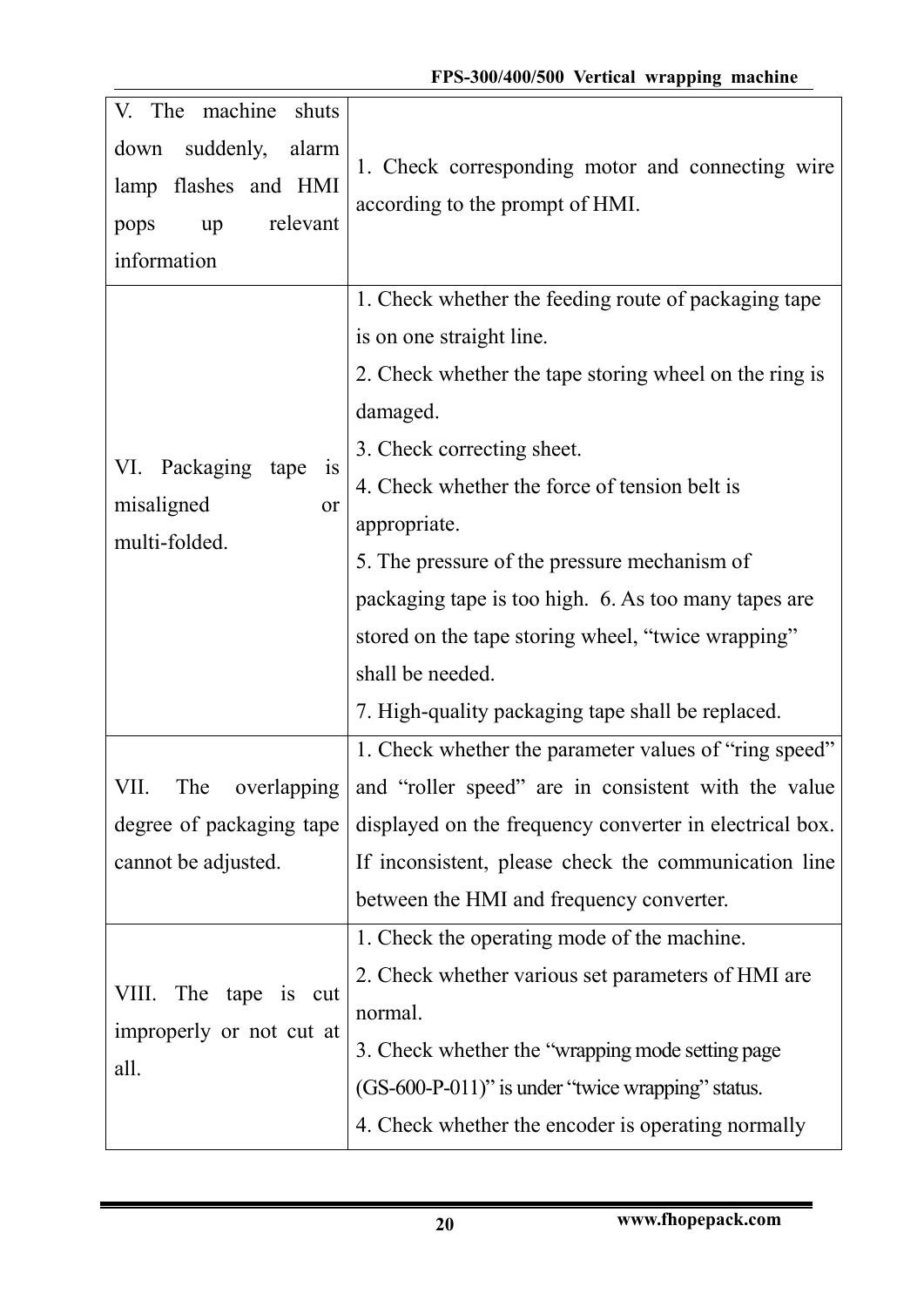| 1. The ring didn't turn to the reset state to conduct<br>ring reset.<br>2. Proximity switch of ring positioning hasn't<br>IX. the trolley cannot go<br>detected the induction block. Can adjust the speed<br>forward or back<br>2 frequency of ring convertor or adjust the<br>Acceleration and deceleration time of ring |
|---------------------------------------------------------------------------------------------------------------------------------------------------------------------------------------------------------------------------------------------------------------------------------------------------------------------------|
|                                                                                                                                                                                                                                                                                                                           |
| convertor.                                                                                                                                                                                                                                                                                                                |

### **Maintain**

1. Adding antifreeze solutions for the motors when the temperature below

0 cent degree

- 2. Check and screw down the friction wheel every 2 months.
- 3. Check up the machine in regularly, cleaning the waste packing material near by the machine.
- 4. Adding lubricant for the chain per half year.
- 5. Cleaning the dust in control box regularly.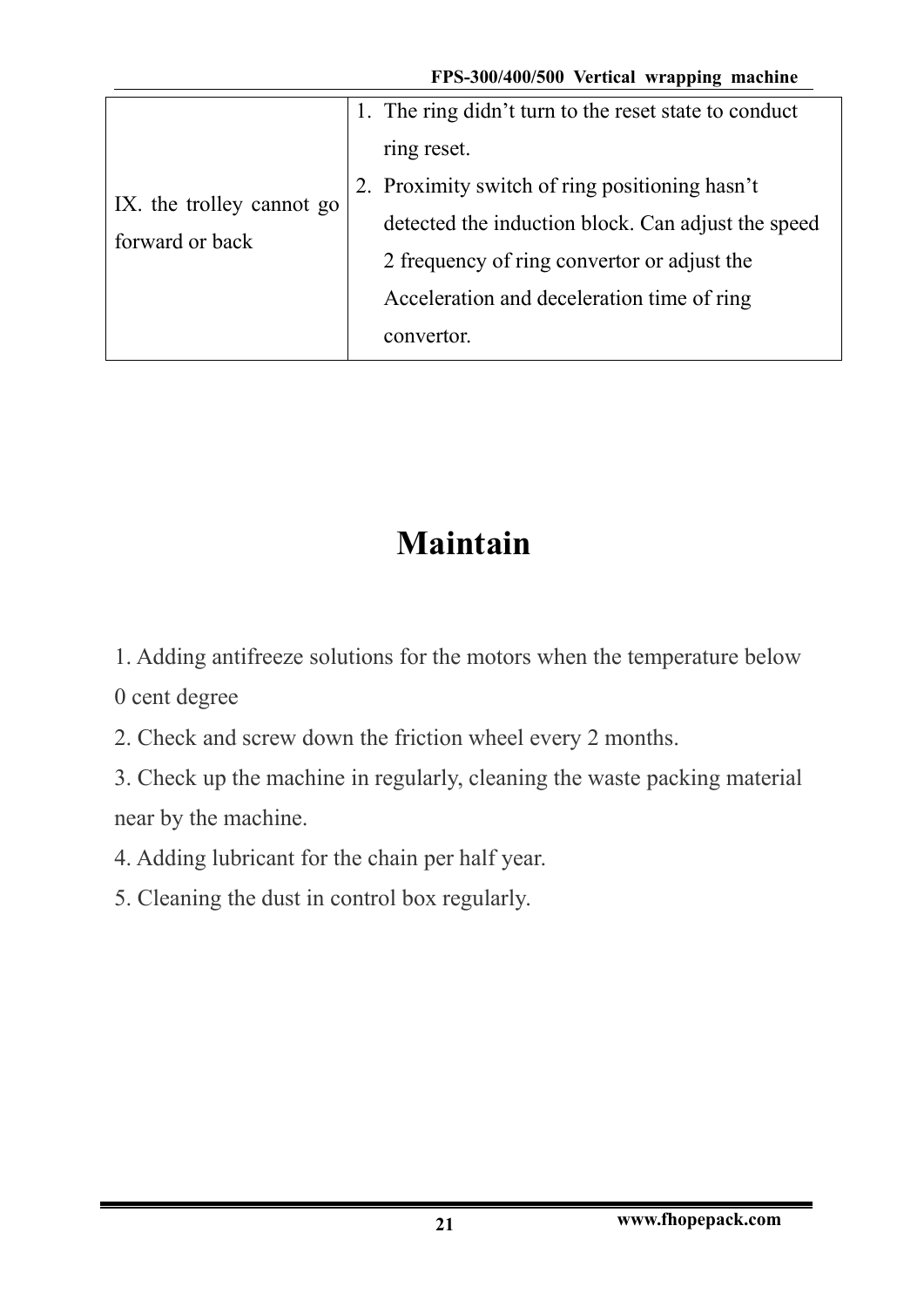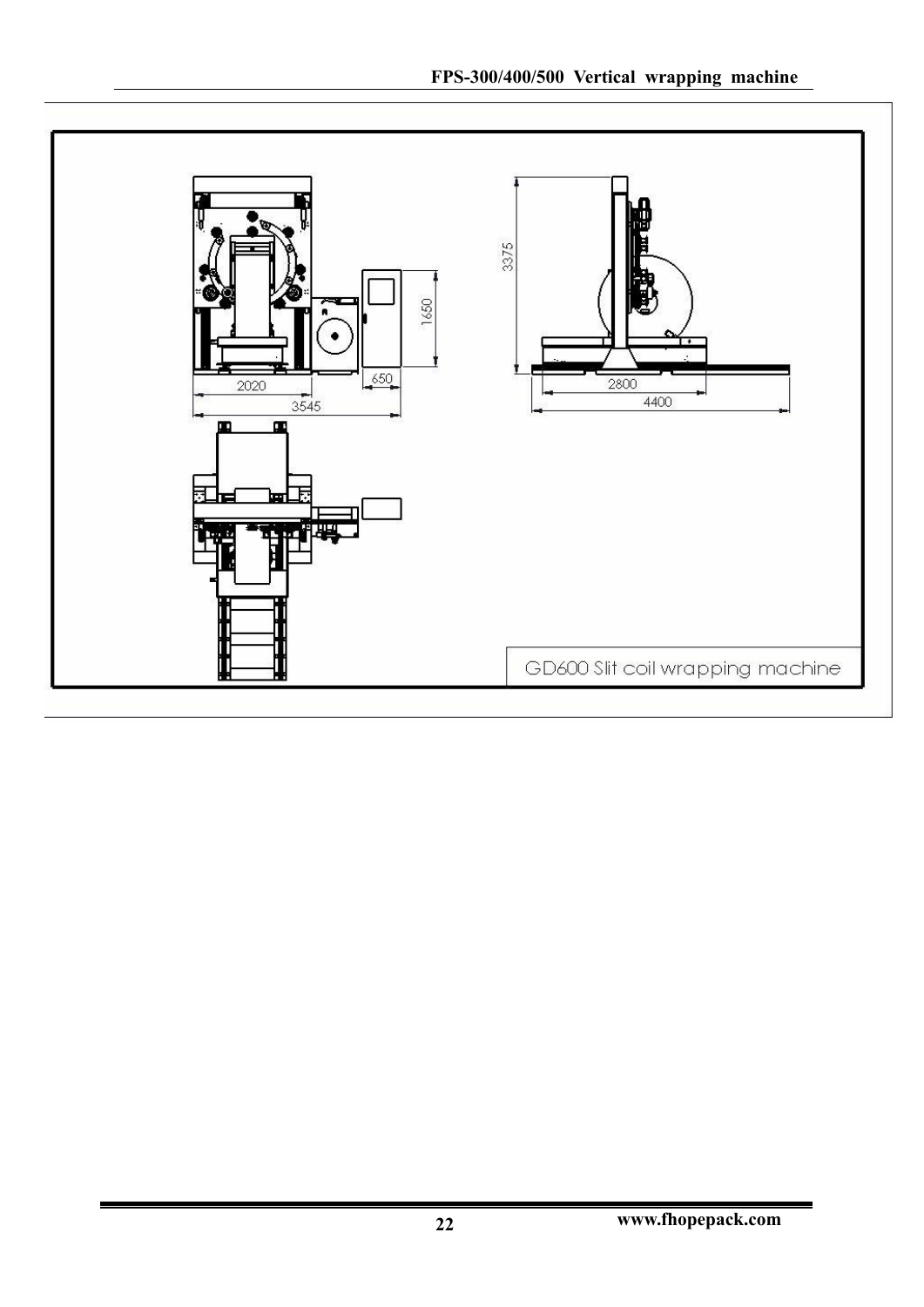